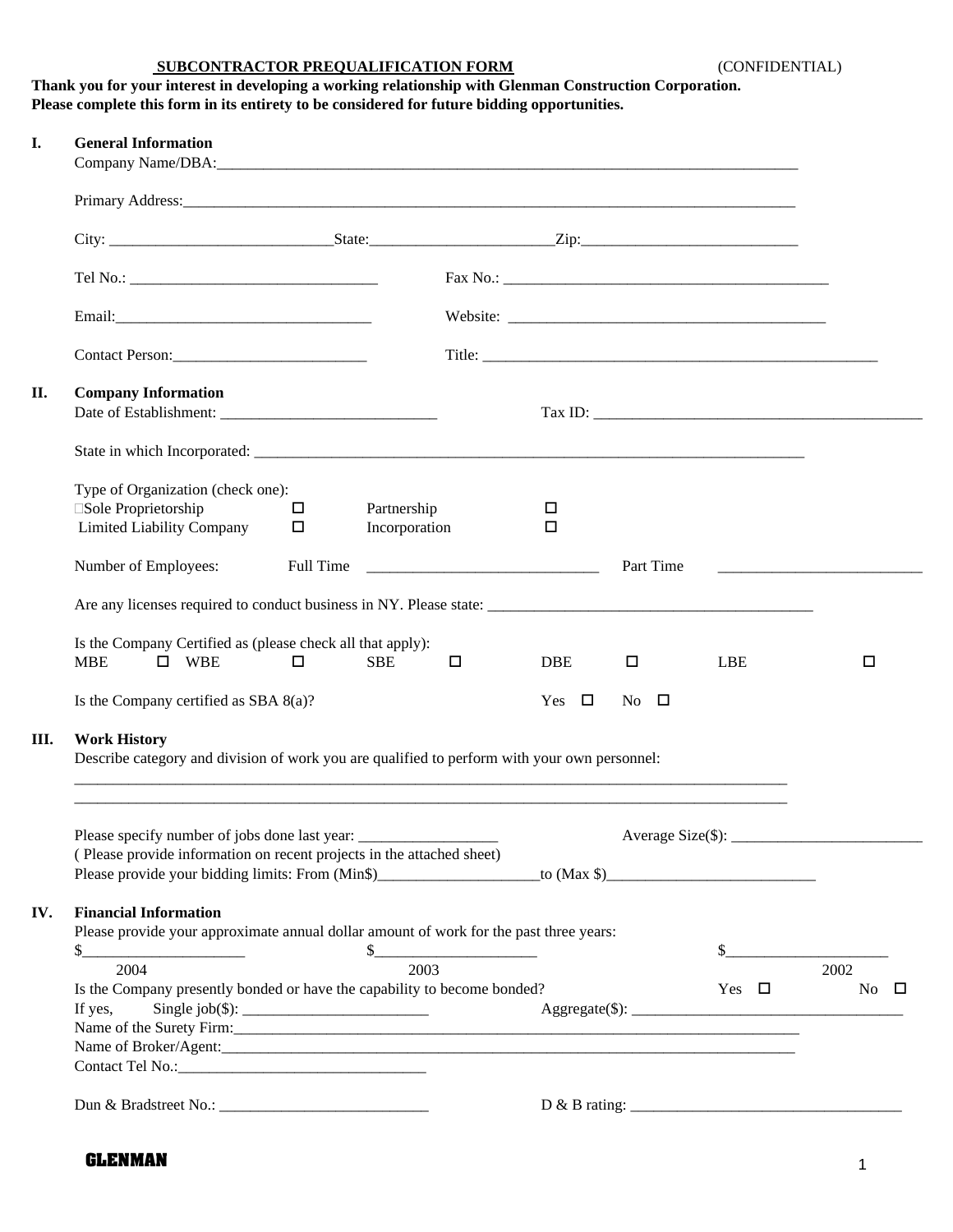| Does the Company have a line of credit with a Bank, or loan with a financial institution? Provide details: |  |  |  |  |  |  |  |  |  |
|------------------------------------------------------------------------------------------------------------|--|--|--|--|--|--|--|--|--|
|------------------------------------------------------------------------------------------------------------|--|--|--|--|--|--|--|--|--|

| Name & address of lending<br>institution | <b>Amount of credit</b> | % of credit remaining |
|------------------------------------------|-------------------------|-----------------------|
|                                          |                         |                       |
|                                          |                         |                       |
|                                          |                         |                       |

| Does the Company carry Insurances?             |               |                           |
|------------------------------------------------|---------------|---------------------------|
| General Liability                              | Yes $\Box$    | $\overline{N_{0}}$ $\Box$ |
| <b>Workers Compensation</b>                    | $\Box$<br>Yes | $No$ $\Box$               |
| Auto                                           | Yes $\Box$    | No.<br>$\Box$             |
| Umbrella                                       | Yes $\Box$    | $\overline{N_{0}}$ $\Box$ |
| Does your Workers Compensation cover NY State? | Yes $\Box$    | $\overline{N}$ $\Box$     |
| Name of the Insurance Company :                |               |                           |
|                                                |               |                           |
| Contact Tel No.:                               |               |                           |

Provide the Interstate Woers Compensation Experience Modification Rate (EMR) for the previous three years.

| Year | <b>WC Insurance Carrier</b> | <b>EMR</b> |
|------|-----------------------------|------------|
|      |                             |            |
|      |                             |            |
|      |                             |            |

| V. | Safety |
|----|--------|
|    |        |

**VI. Labor Relations**

| Safety<br>Does the Company have a written Safety Program                                                                | Yes $\Box$                       | $\overline{N}$ $\Box$      |
|-------------------------------------------------------------------------------------------------------------------------|----------------------------------|----------------------------|
| Did the Company have any Serious OSHA violations in the last 3 years?                                                   | Yes $\Box$                       | $\overline{N}$ $\Box$      |
|                                                                                                                         |                                  |                            |
| Are there Safety and Toolbox Meetings conducted on site?<br>At what intervals?<br>Monthly<br>BiMonthly $\square$<br>- 0 | Yes $\Box$<br>Weekly             | $\overline{N}$ $\Box$<br>□ |
| Do you assign Safety Professionals to work sites?                                                                       | Yes $\Box$                       | No.<br>$\Box$              |
| <b>Labor Relations</b><br>Is the Company                                                                                | Union $\Box$<br>Non Union $\Box$ |                            |
| Does the Company participate in a NYS DOL approved Apprentice Program. Please specify:                                  |                                  |                            |
| This form was completed by:                                                                                             |                                  |                            |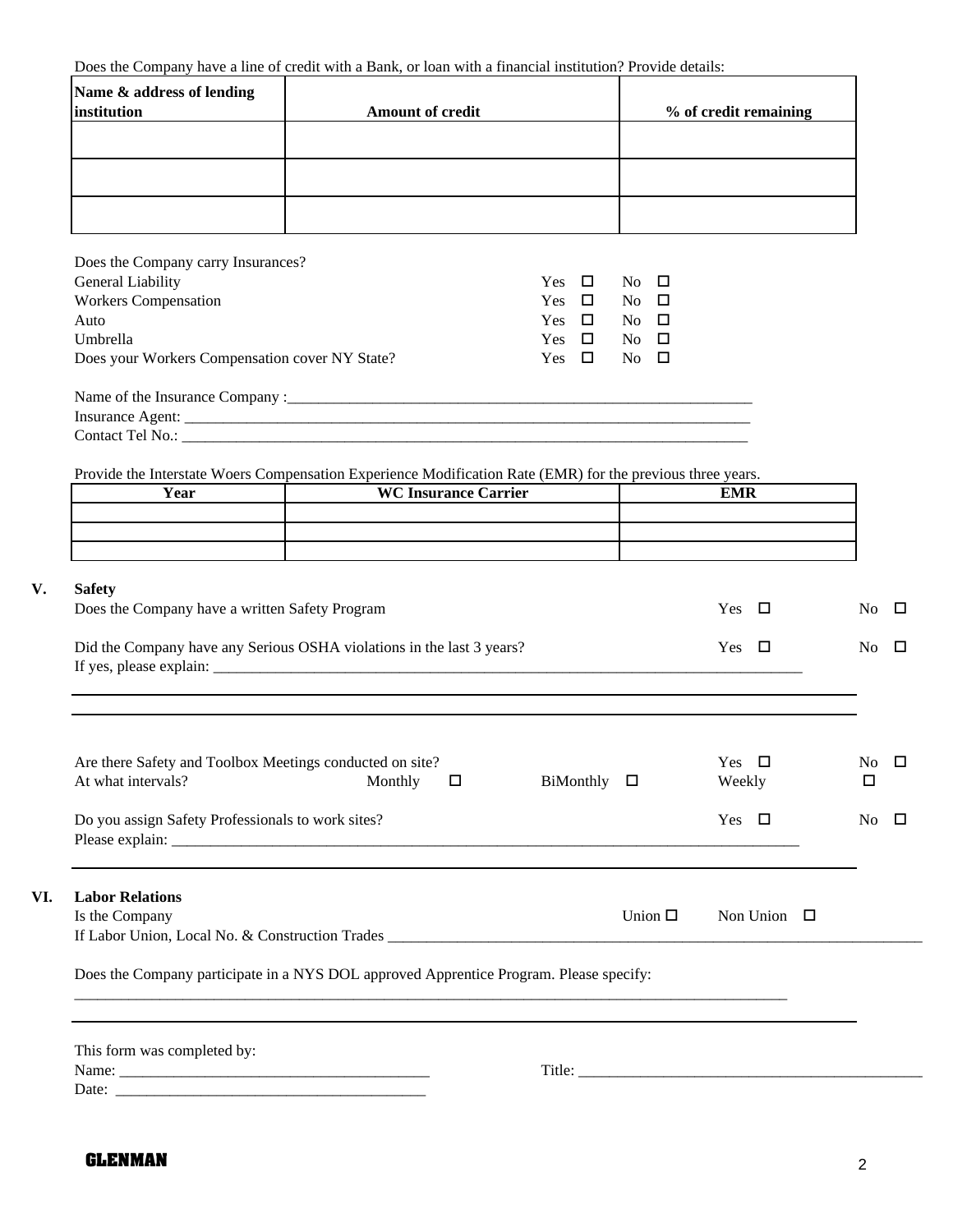**Please list projects completed in the last five years.**

|                               | PROJECT <sub>1</sub> | PROJECT <sub>2</sub> | PROJECT <sub>3</sub> |
|-------------------------------|----------------------|----------------------|----------------------|
| <b>Owner/Agency/Developer</b> |                      |                      |                      |
|                               |                      |                      |                      |
|                               |                      |                      |                      |
|                               |                      |                      |                      |
|                               |                      |                      |                      |
| <b>General Contractor</b>     |                      |                      |                      |
|                               |                      |                      |                      |
|                               |                      |                      |                      |
| Project Name & Contract #     |                      |                      |                      |
|                               |                      |                      |                      |
|                               |                      |                      |                      |
| <b>Project Location</b>       |                      |                      |                      |
|                               |                      |                      |                      |
|                               |                      |                      |                      |
|                               |                      |                      |                      |
| Work performed on Project     |                      |                      |                      |
|                               |                      |                      |                      |
|                               |                      |                      |                      |
|                               |                      |                      |                      |
|                               |                      |                      |                      |
|                               |                      |                      |                      |
| Contract amount (\$)          |                      |                      |                      |
|                               |                      |                      |                      |

## **GLENMAN** 3